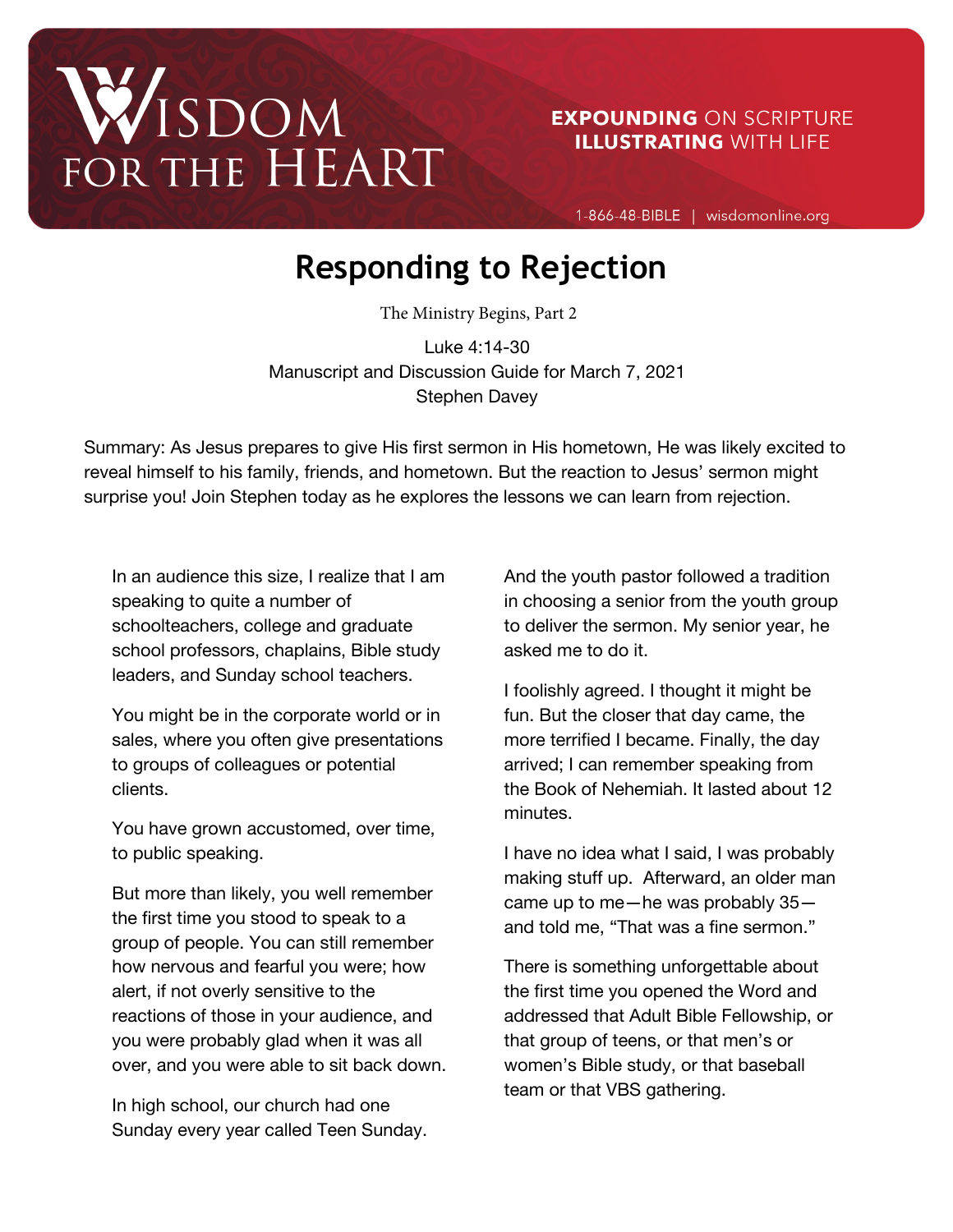It was very intimidating; it was even disheartening. You wanted to do a good job and probably didn't think you did; you were too easily distracted by the facial expressions of your audience; you wanted to say everything just right. And afterward, only one person—if that—said anything in response.

I have read about a young man who'd been away from his hometown for some time after entering the ministry, and when he returned home, he was invited to preach, and everyone packed the house to hear him.

But what he decided to preach about was so convicting and so upsetting and so challenging, that when he finished his sermon, they congregation never wanted to hear him again, and they never did.

Let me show you where it happened: Luke's Gospel, chapter 4. The preacher is Jesus, and He's about to preach His very first—and last—sermon in His hometown of Nazareth.

Keep in mind that by now, Jesus had become a household name. The news of His miracles had reached Nazareth and He was becoming famous throughout the land, notice *verse 14:*

> *And Jesus returned in the power of the Spirit to Galilee, and a report about him went out through all the surrounding country. And he taught in their synagogues, being glorified by all.*

#### *Luke 4:14-15*

This is heady stuff.

The verb *being glorified* is in the present tense. In other words, everybody is giving Jesus *continual* acclaim.

David E. Garland, Exegetical Commentary on the New Testament: Luke (Zondervan, 2011), p. 194

He's in the newspapers and on all the billboards; everybody wants to meet Him and hear Him; everybody is literally singing His praises, "You have to hear Him open the word, and you must see the miracles He's doing; there's nobody like Jesus!"

We know from other Gospel accounts that Jesus has just finished a rather miraculous season of ministry in Capernaum, about 20 miles away.

And word has spread back to Nazareth like wildfire.

*Verse 16* tells us that he finally arrives at his home village of Nazareth where he had grown up. Newspapers would have headlined, "Jesus given hometown celebration."

Archeologists have uncovered the village of Nazareth, dating back to the days of Jesus; it had a population of around 400. It was so poor a village, none of its streets were paved with stone, no public structures were found, and no fine pottery was discovered anywhere. Just common ordinary stuff.

Adapted from Garland, pl. 195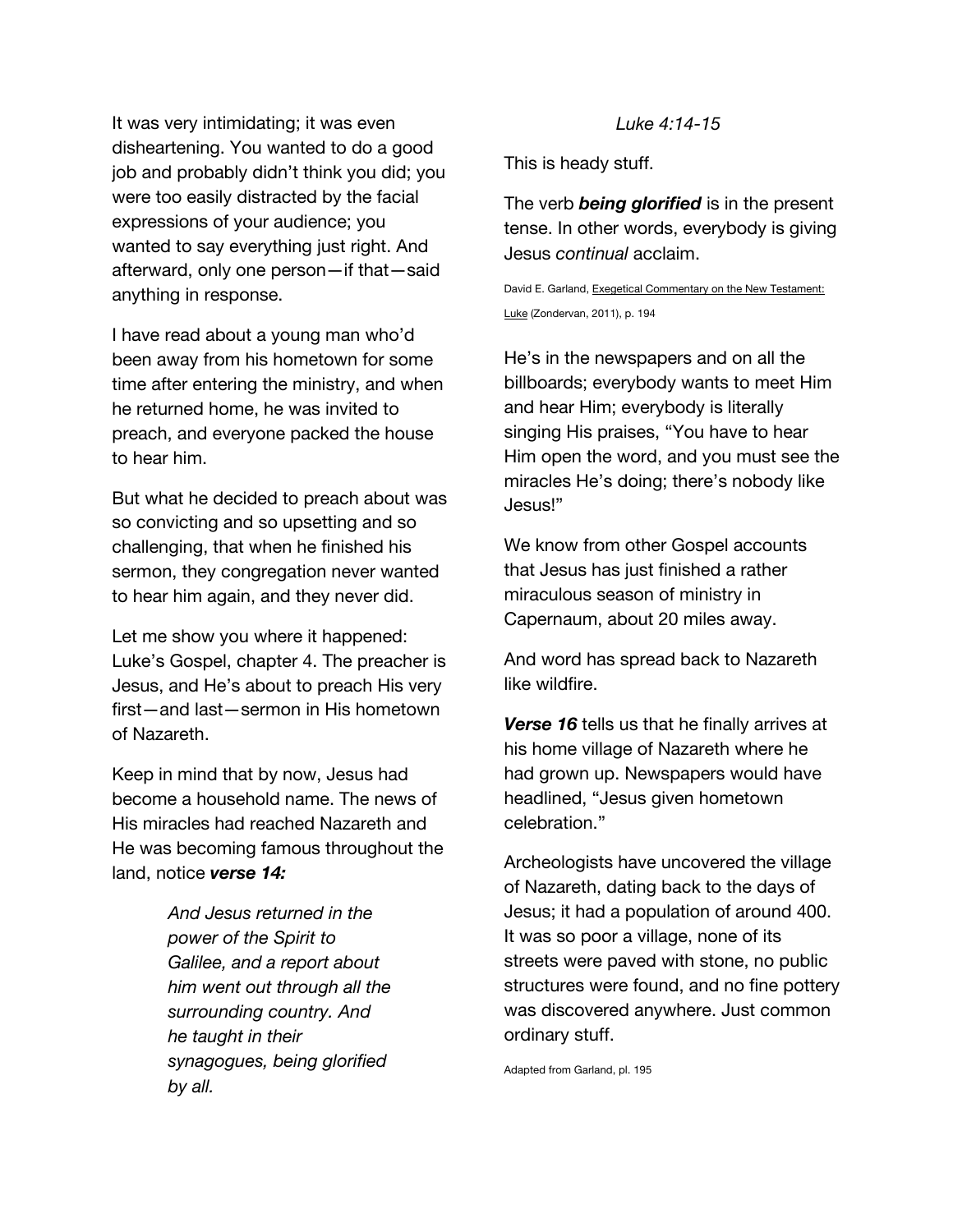So little Nazareth, which already had a reputation for producing nothing of significance (John 1:46), has suddenly entered the spotlight. This is the hometown of Jesus the miracle worker. People will want to come and see the little workshop and the house where Jesus grew up. They could sell tickets for that matter!

As we'll see, Nazareth wanted some special attention, they were the neighbors and friends and clients of Jesus; this was His hometown and here He comes.

By the way, this will be the first sermon Jesus preaches to His hometown crowd. And you can easily imagine all 400 people packing in and around the synagogue to hear Jesus preach.

#### *Now verse 16:*

*And he came to Nazareth, where he had been brought up. And as was his custom, he went to the synagogue on the Sabbath day, and he stood up to read. And the scroll of the prophet Isaiah was given to him. He unrolled the scroll and found the place where it was written,*

*"The Spirit of the Lord is upon me, because he has anointed me to proclaim good news to the poor. He has sent me to proclaim liberty to the captives and recovering of sight to the* 

*blind, to set at liberty those who are oppressed, to proclaim the year of the Lord's favor."*

*And he rolled up the scroll and gave it back to the attendant and sat down. And the eyes of all in the synagogue were fixed on him.*

*Luke 4:16-20*

In typical fashion, the reader stood to read the Hebrew text, typically no more than three verses at a time. The verses would be translated into Greek or Aramaic for the benefit of the audience.

Ibid. p. 403

Following the reading, someone would speak, and obviously, in this case, Jesus took the seat of the teacher.

Now we're actually not given His sermon, by the way. We're only given His text and His main point, which He delivers here in *verse 21:*

> *And he began to say to them, "Today this Scripture has been fulfilled in your hearing." And all spoke well of him and marveled at the gracious words that were coming from his mouth.*

> > *Luke 4:21-22a*

Jesus must have given quite an amazing exposition on this prophecy from Isaiah, and everybody loved it—evidently—look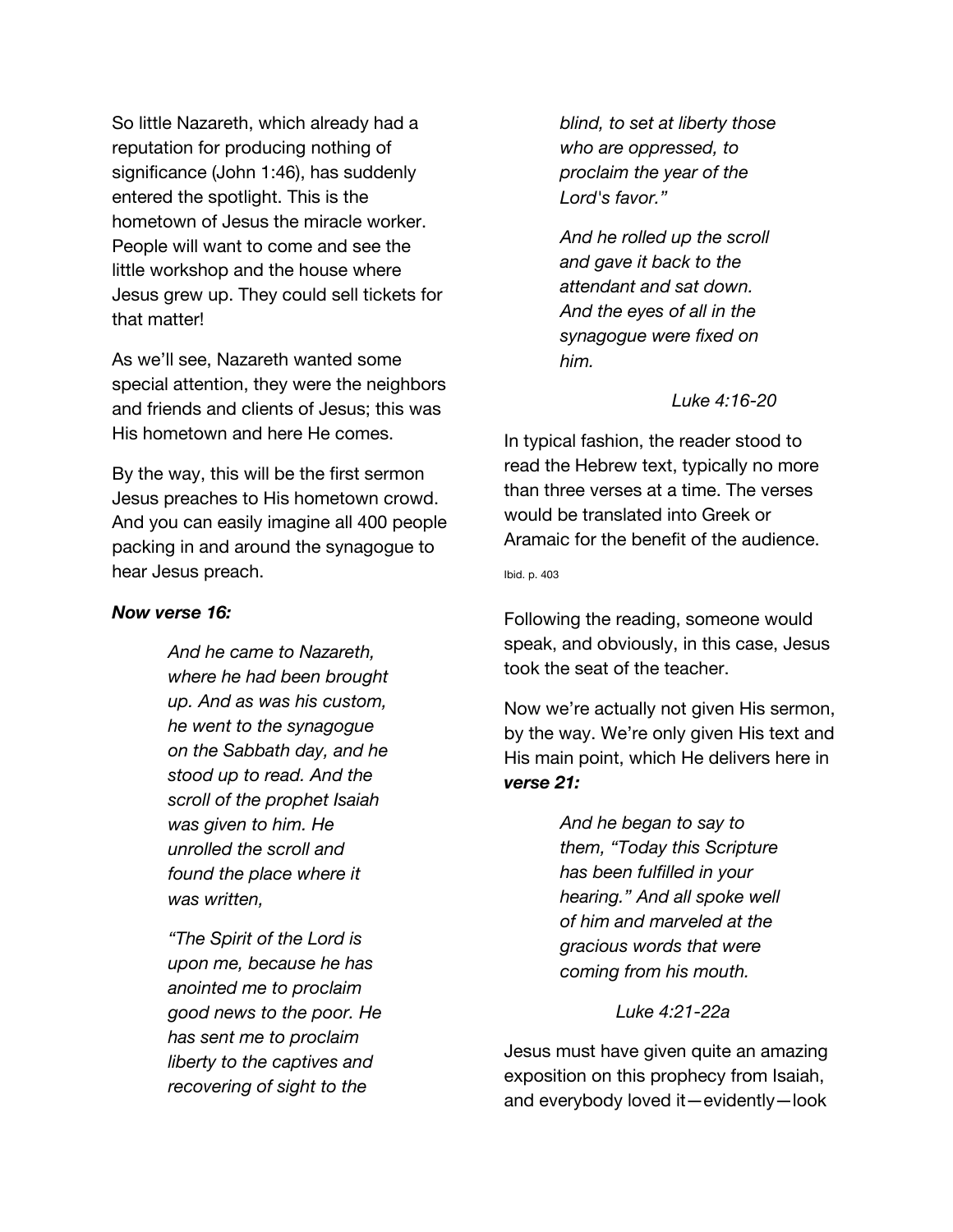### at the result: *they spoke well of him; they marveled at His words!*

Everybody is nudging each other and whispering, "Man, what a sermon!" Everybody is taking notes; they're on the edge of their seats. Nobody is sleeping during this sermon—I wonder what that's *like*!

Now the Jewish people loved this particular prophecy from Isaiah, and for good reason—just look at all the things the Messiah was going to do: end poverty, free everyone from oppression, give sight to the blind.

*When the anointed one arrives—*this is a Messianic expression—life will get better for everyone in the nation of Israel.

And Jesus makes this stunning announcement here that He was the one Isaiah was talking about. *Verse 21 again:*

> *"Today, this Scripture has been fulfilled in your hearing."*

> > *Luke 4:21b*

You could translate this to mean, "This Scripture has been fulfilled while you have been listening to it."

J. Reiling and J. L. Swellengrebel, A Translator's Handbook on the Gospel of Luke (United Bible Societies, 1971), p. 203

"I am this anointed one; I am the Messiah whom Isaiah prophesied will come; I am here *now*!"



Did you have any expectations of God when you were first saved? What did you think He would do for you? Was God's plan different from your expectations?

And Nazareth is immediately thinking, "we're His hometown; we're His people; we will get the best of what He has to offer; we'll be at the front of the line.

But the problem is that this prophecy is spiritual long before it is physical.

The Messiah arrives first to save, and then the glorious kingdom arrives at a later time. By the way, 2,000 years later, it still hasn't arrived.

But right now, Jesus says, He is proclaiming good news to the *poor*. The word for poor here is the same word Jesus used in His sermon on the mountainside, a reference to spiritual poverty; those who recognize they are spiritually poor and bankrupt and are ready to receive the treasure of the gospel.

Jesus is now proclaiming liberty to the captives. This is more than releasing people from bondage or jail; this is release from the enslavement of sin and the kingdom of darkness.

Giving sight to the blind is more than physical. Jesus will refer to the blind religious leaders leading the blind *(Matthew 15:14).* The blind are those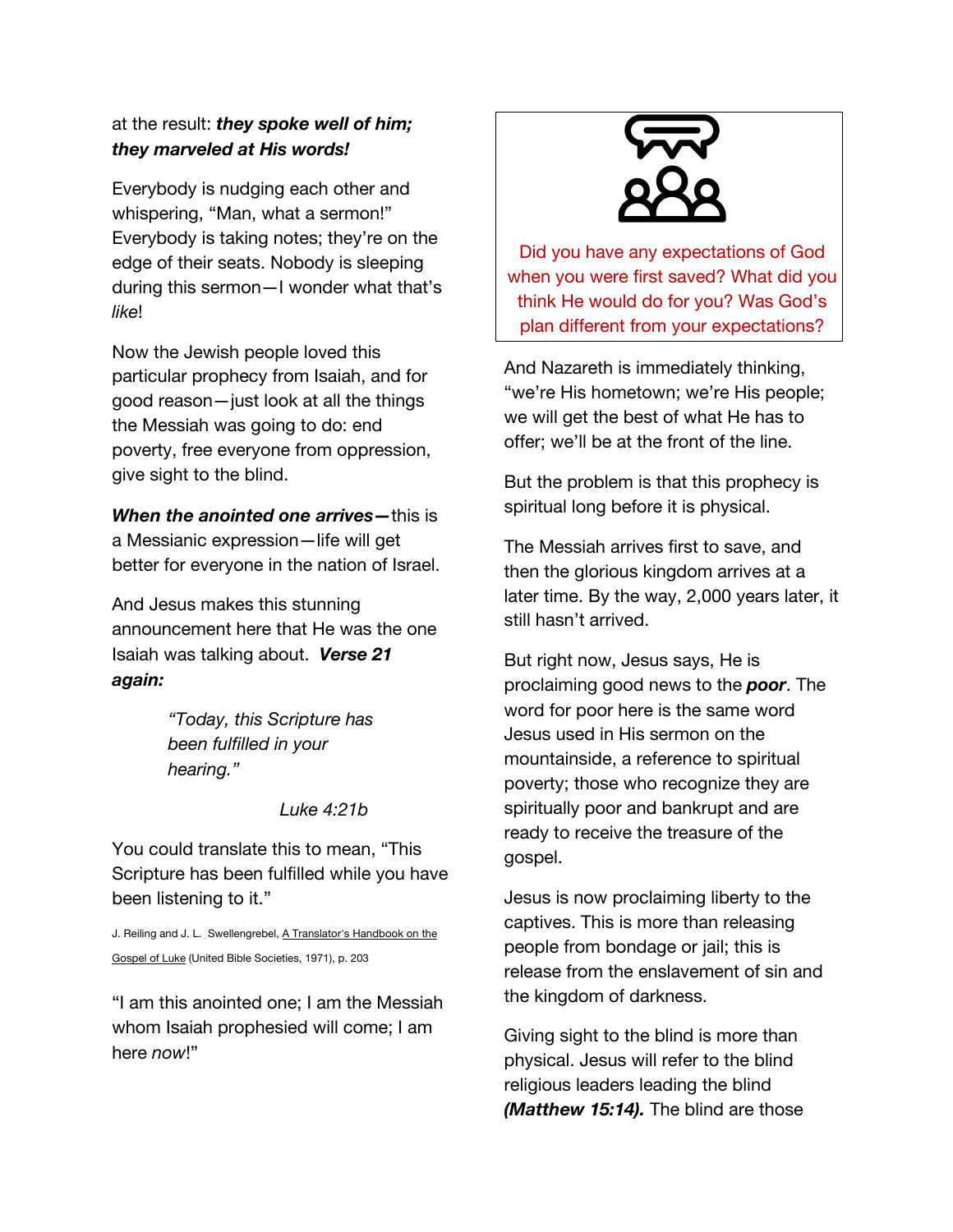who are spiritually lost and need their eyes opened to the glorious light of the gospel *(Acts 26:18; 2 Corinthians 4:4).*

But wait a second! Back to the main point, Jesus is the Messiah? Somebody pipes up in *verse 22* and says, "Hold on a minute, aren't you Joseph's son?"

Mark's account of this event includes the information that Mary was in the audience as well as the half-brothers of Jesus and His half-sisters, born to Joseph and Mary after Jesus' virgin birth.

Remember, there are people in this synagogue who grew up with Jesus; they knew his parents; they had their homes repaired by Joseph with Jesus tagging along.

One author put it this way: "You can just imagine some woman standing in the back thinking, "Wait, I remember you used to climb the olive tree in my yard, and I told you to get down out of that olive tree before you break your neck. Yeah, I don't think you're the Messiah. There was a man sitting there thinking, "I remember we used to play as kids down at the edge of the ravine, throwing stones in there—I could throw farther than you could—I don't think you're the Messiah."

Kevin Miller, *Sermon Transcript* (Church of the Savior, Wheaton, Illinois)

They loved His sermon, but His main point is starting to sink in.

I mean, it's one thing to be a miracle worker, it's another thing to think you're the Messiah.

And Jesus reads their minds, because He really is the Messiah—*verse 23:*

> *And he said to them, "Doubtless you will quote to me this proverb, 'Physician, heal yourself.'"*

#### *Luke 4:23a*

"Physician, heal yourself." This was a common expression in Jesus's day, found in both Jewish and Greek writings. It simply means, "Prove your worth as a physician." But in this context, Jesus is exposing their pride, this could mean, "Physician, heal your own people rather than those outsiders from Capernaum."

Zondervan Illustrated Bible Backgrounds Commentary: Matthew-Luke (Zondervan, 2002), p. 363

#### *Notice further in verse 23:*

*"What we have heard you did at Capernaum, do here in your hometown as well." And he said, "Truly, I say to you, no prophet is acceptable in his hometown."* 

*Luke 4:23b-24*

In other words, "You won't take my word for it; you won't believe what I am telling you in truth about who I am; you just want a show."

You see, these villagers want Jesus to prove His stuff. "Let's see some fireworks; show us some amazing miracles!"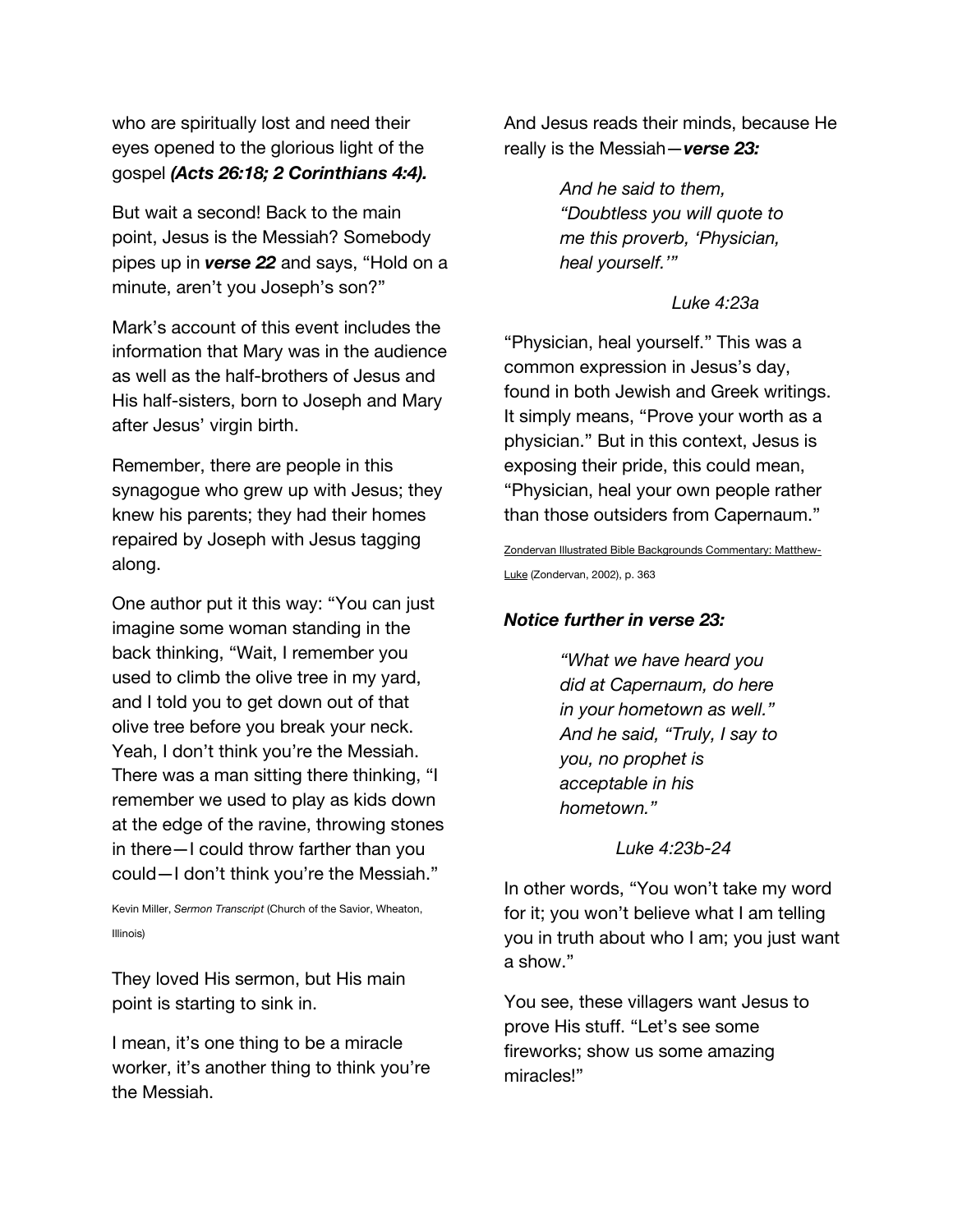Mark's Gospel account of this same event will mention that Jesus *did no mighty works* in Nazareth because of *their unbelief (Mark 6:5-6).*

In other words, He's not about to put on a sideshow to impress His hometown audience.

Instead, He changes gears and addresses their underlying rebellion against God's Word and their unwillingness to listen to a prophet of God, much less the Messiah.

#### *Verse 25:*

*"But in truth, I tell you, there were many widows in Israel in the days of Elijah, when the heavens were shut up three years and six months, and a great famine came over all the land, and Elijah was sent to none of them but only to Zarephath, in the land of Sidon, to a woman who was a widow."*

*Luke 4:25-26*

What Jesus does now is dip back into Israel's history—to a dark time of unbelief—with two illustrations.

And this first illustration takes us back to *1 Kings 17* where a wicked king and queen named Ahab and Jezebel ruled this same territory where Nazareth sits. They were cruel, corrupt and they led the Israelites in the worship of Baal. In fact, Jezebel was the patron saint of Baal worship—she personally paid out of the

royal treasury the salaries for 450 false prophets of Baal.

Since Baal was supposedly in control of the weather—he was supposedly the god of rainstorms—God caused a drought, and it didn't rain for three years. And God sent a prophet by the name of Elijah to confront Ahab and the idolatrous nation of Israel.

During this drought, while the Israelites suffered near starvation, God sent Elijah to help a Gentile widow who lived in Sidon, the hometown of Jezebel.

So, of all places, the prophet of God goes to one of the most unlikely places and to a most unlikely person who would ever believe the word of God's prophet.

When Elijah encounters her, she's about to use her last remaining flour and oil to bake a little loaf of bread for her and her son, and after that they will be out of food and she fully expects to die.

Elijah announces who he is and essentially tells her to trust his word—the word of the Lord—and give him the loaf of bread first, and then he promises her that she will not run out of flour and oil during the rest of this famine.

But get this, she has to trust his word without seeing any miracle. The miracle comes *after* believing his word.

And this Gentile widow believes and is saved!

Jesus is essentially saying to the Jewish people of Nazareth, packed into this synagogue, that they don't have the faith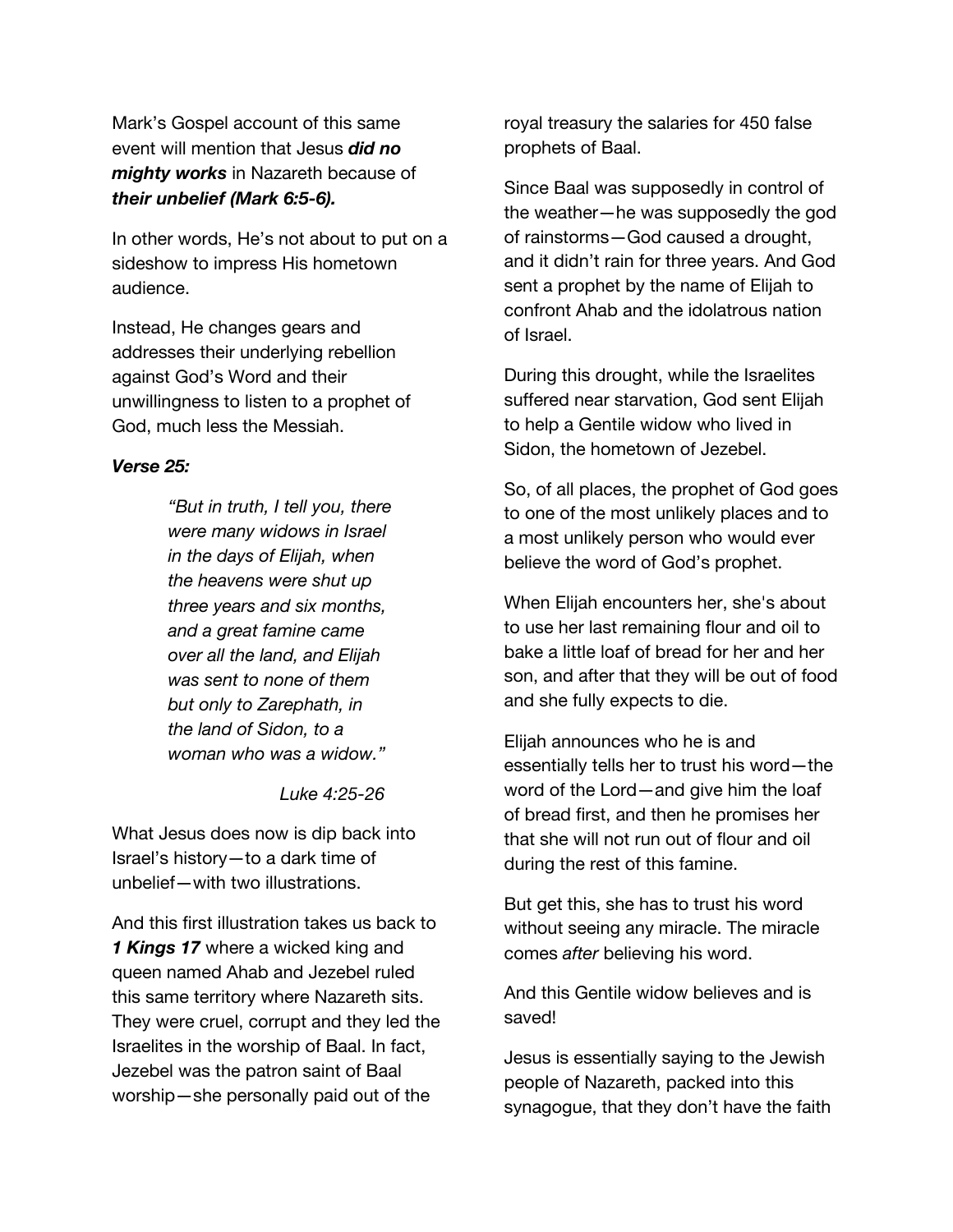of a Gentile widow who lived in Jezebel's old neighborhood.

She believed the prophet of God, but they will not.

You can imagine the nudging and whispering that's starting to buzz around the synagogue now.

This is insulting! He's telling us we're sinners in need of saving like some Gentile idolater! What kind of message is this? Who does He think He is to be so judgmental of us?

This is the heart of unbelieving mankind, whether they are religious or not, from the first century to the  $21<sup>st</sup>$  century.

I pulled this from our local newspaper some time ago, where a pastor was interviewed about his church and was asked by the reporter, "What would you tell someone who's thinking of visiting your church?" He said, "We would tell them that they would be welcome regardless of their belief system; we don't try to convert anybody." The reporter asked, "Well, what are you known for? What kind of message do you give people?" And he responded, "We have a positive spiritual message, so that we can feel better when we leave than when we come in."

I couldn't help but think, whatever you do, don't invite Jesus to do the preaching.

He is going to tell us our only hope is *in*  conversion; our only hope is in redemption; our only hope is for someone to tell us the truth about who we are, that we are lost sinners, and there happens to be a loving Savior.

Jesus isn't finished here, yet.

#### *Verse 27:*

*"And there were many lepers in Israel in the time of the prophet Elisha, and none of them was cleansed, but only Naaman the Syrian."*

#### *Luke 4:27*

This time, Jesus fast forwards the tape to *2 Kings 5*. This is the scene where a gentile warrior of Syria—despised Gentile enemies of Israel—has the audacity to drive his chariot along with some soldiers into the land and approach the great prophet of Israel, asking to be healed of leprosy.

Doesn't he know that leprosy was a sign of sin and judgment and he should expect nothing from God other than judgment for his sin?

I mean, who does this Gentile think he is? He has no right to the miraculous power of a redeeming God!

But instead of turning him away, Elisha sends him a message to go and wash in the Jordan River, immersing himself seven times.

The commander recoils against such a humiliating assignment; he expected Elisha to wave his hand in the air and say something magical.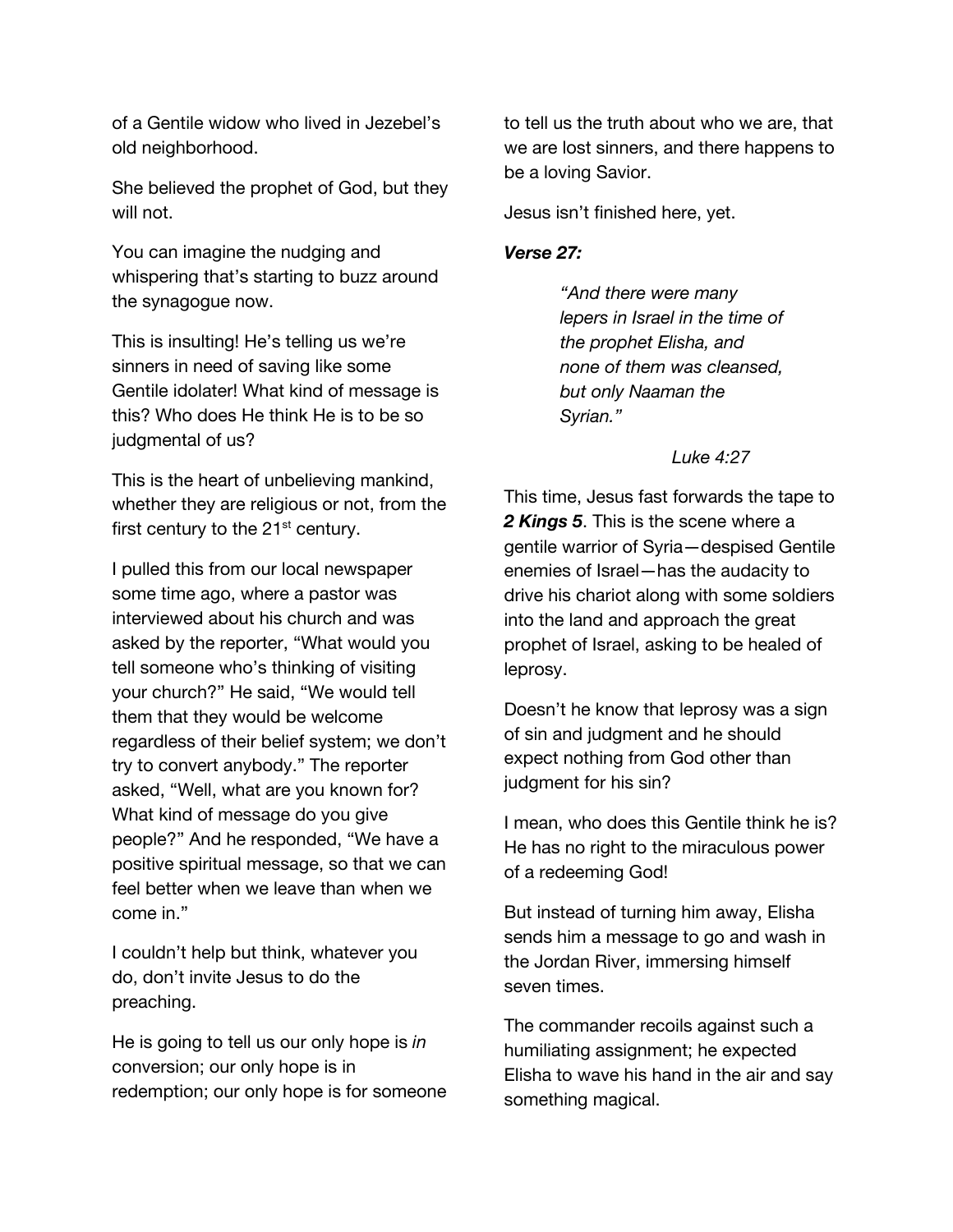Get this: Elisha wants him to trust his word, the word of the Lord through His prophet.

And when Naaman listened, he went down into the Jordan and came up clean.

Now the key word here is the word *clean.* Jesus doesn't say he was "cured;" cured is merely physical, but that he was cleansed—that word is a reference to the cleansing of sin and becoming right with God.

And notice here that Jesus says in *verse 27* that none of the lepers in Israel experienced cleansing, but only this pagan enemy of Israel who was willing to believe the word of God's prophet.

And here's the point that the people in Nazareth immediately understood: Jesus is the prophet they are refusing to believe, which means they are worse off than apostate Gentiles. Jesus is telling these synagogue-keeping Jews that they are unclean while Gentiles who believe Him will be cleansed.

Adapted from Garland, p. 205

And even more specifically, Jesus was daring to suggest that Gentiles are more worthy of His teaching and healing ministry than they are in Nazareth.

Charles R. Swindoll, Insights on Luke (Zondervan, 2012), p. 109

And that did it. It was like a nuclear bomb went off in this synagogue.

They didn't even wait for the final benediction, the blessing of Aaron, the final Amens.

R. Kent Hughes, Luke: Volume 1 (Crossway Books, 1998), p. 145

They exploded with self-righteous fury *verse 29*:

> *And they rose up and drove him out of the town and brought him to the brow of the hill on which their town was built, so that they could throw him down the cliff.*

#### *Luke 4:29*

They're gonna kill him!

Never mind a trial! They don't need a trial. They were claiming to act according to Deuteronomy 13, which allowed the killing of a false prophet without a trial.

Darrell L. Bock, Luke: Volume 1 (Baker Academic, 1994), p. 419

But Jesus is not a false prophet; all He did was preach His first sermon in Nazareth, which convicted them of the truth.

Augustine wrote 1600 years ago what remains the truth of the human heart: we love the truth when it encourages us, but hate the truth when it accuses us.

Warren W. Wiersbe, Luke: Be Compassionate (Victor Books, 1989), p. 46

And they rushed forward in their rage to kill Him. How's that for your first sermon?

If you taught your first lesson to  $3<sup>rd</sup>$ graders and afterward, they wanted to throw you off a cliff, you would probably find a different ministry.

But what does Jesus do now?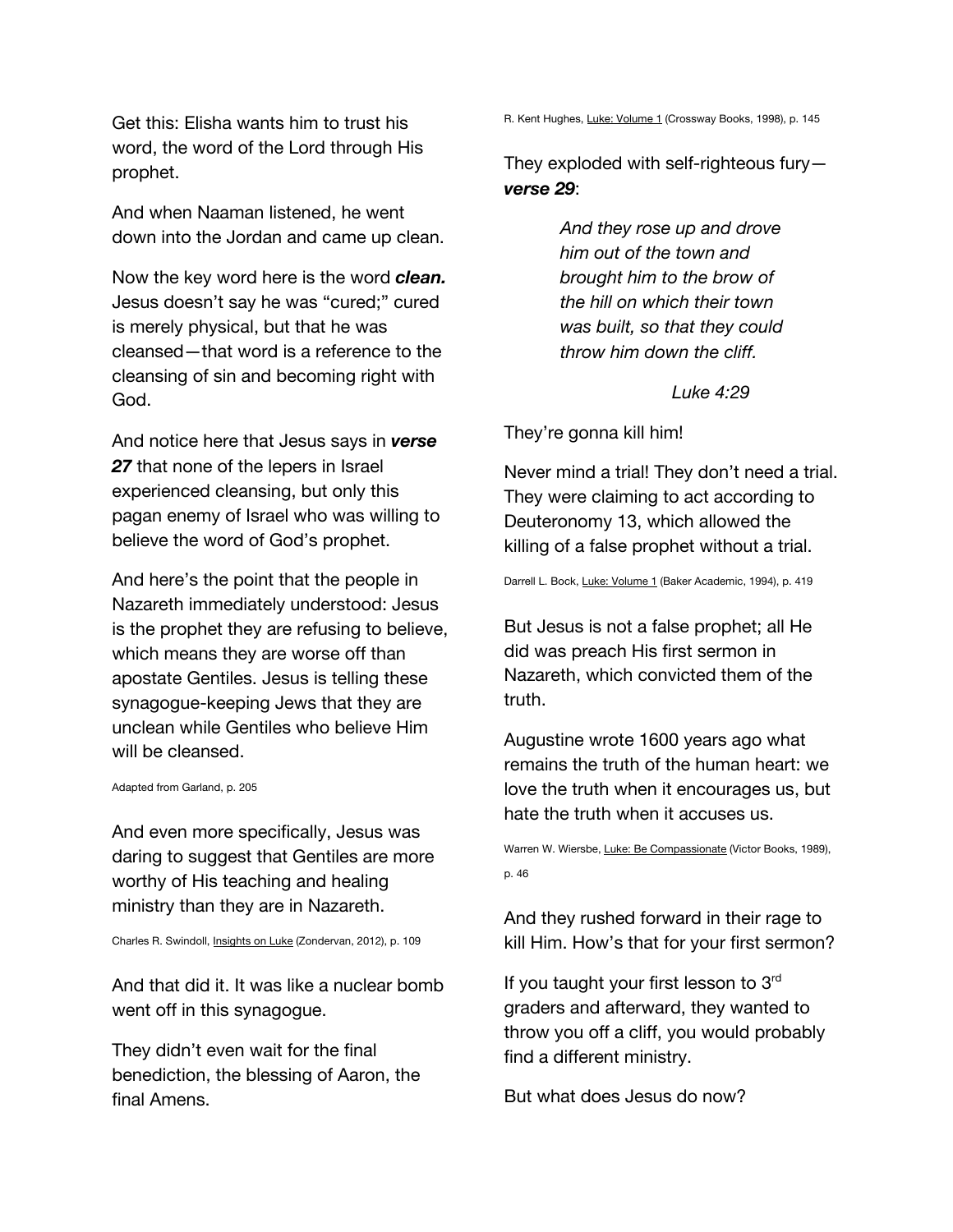## *We're told here in the next verse verse 30:*

*But passing through their midst, he went away.* 

*Luke 4:30*

When you're ridiculed for your faith; when your rejected because you follow Christ; when you suffer injustice and ridicule and demotion, here's how to respond like Christ.

The Lord here gives us a model on how to respond to rejection.

# **First, don't lose control.**

Notice again, "passing through their midst…"

We're not told if this was miraculous, there isn't any evidence that He disappeared. The verb simply means *to walk through*.

He more than likely simply revealed such impressive dignity and control that they were silenced—perhaps even shamed by their furious eruption.

But if I were the Lord, I would change, "He passed through their midst" to "He turned them into mist."

That's my kind of translation.

But the Lord didn't lose control, like they had. He didn't strike back. He didn't lash out; no, here's the model: don't lose control.

# **Second, don't lose heart.**

Listen, as the Son of God, He would be unmoved by their rejection and mistreatment; but as a man, which he was, he was just rejected in his very hometown.

These were his friends and former clients, his extended family. Can you imagine this scene taking place in front of your mother and half-brothers and sisters, and your religious leaders?

Your former friends and colleagues are now enraged, wanting nothing more than to kill you.

How's that for your first sermon back home in Nazareth?

If you asked Jesus later, "I heard you preached in your hometown and the synagogue was packed, did anybody respond?" I guess He could have answered, "Yeah, they all responded, they all came forward; they ran down the aisle and then took me out to get rid of me."

Adapted from Bruce B. Barton, Life Application Bible: Luke (Tyndale, 1997), p. 98

Oh, this hurt! But it's possible to be hurt, and not lose heart. And we know that because Jesus is going to continue moving forward in obedience to His Father's will.

And that leads me to my final response to rejection: